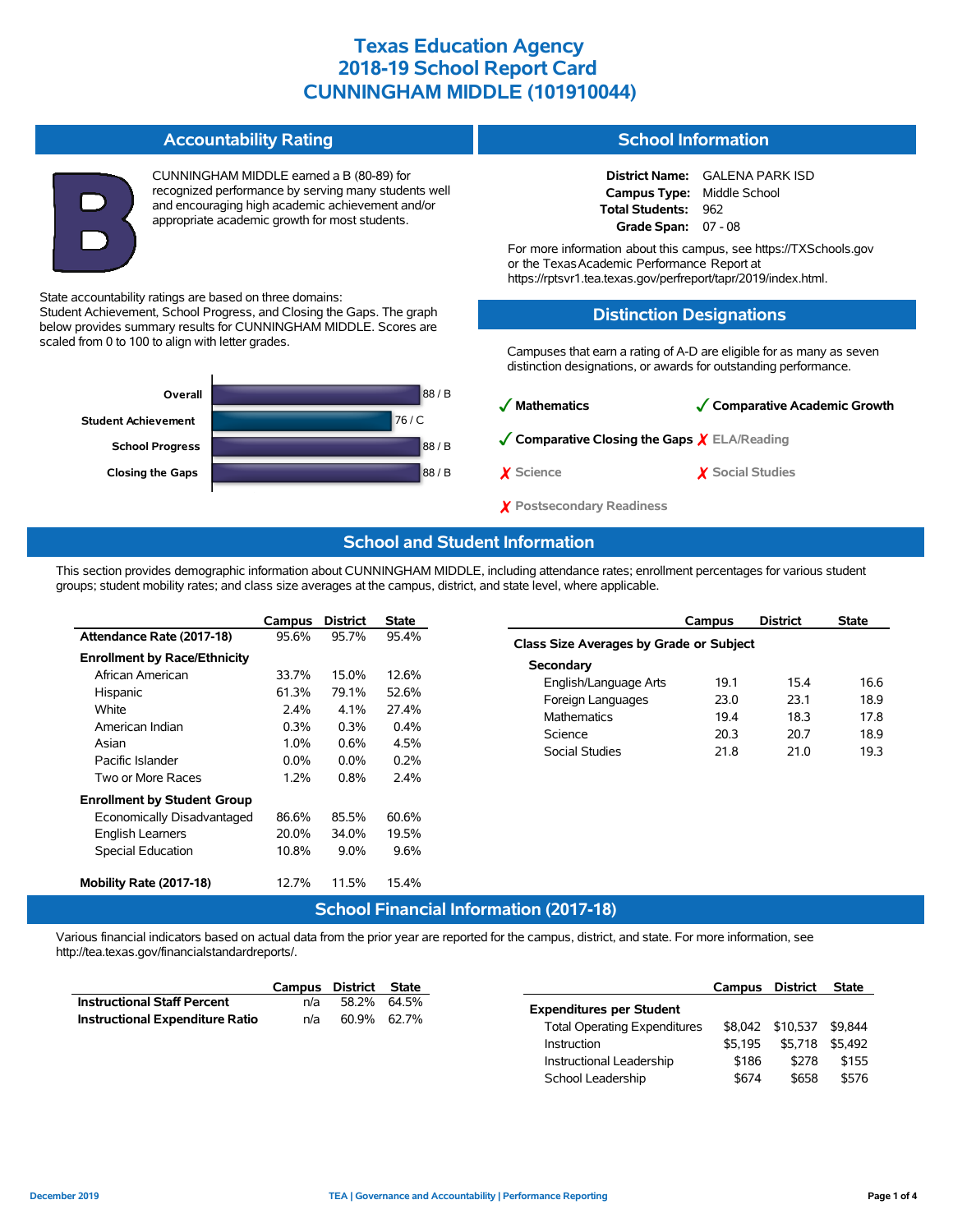### **STAAR Outcomes**

This section provides STAAR performance and Academic Growth outcomes. Academic Growth measures whether students are maintaining performance or improving from year to year.

|                                                                                    |      |       |     |     | African                           |     |       | American |               | <b>Pacific</b>                     | More          | Econ   |
|------------------------------------------------------------------------------------|------|-------|-----|-----|-----------------------------------|-----|-------|----------|---------------|------------------------------------|---------------|--------|
|                                                                                    |      | State |     |     | District Campus American Hispanic |     | White | Indian   | Asian         | <b>Islander</b>                    | Races         | Disadv |
| STAAR Performance Rates at Approaches Grade Level or Above (All Grades Tested)     |      |       |     |     |                                   |     |       |          |               |                                    |               |        |
| All Subjects                                                                       | 2019 | 78%   | 78% | 78% | 76%                               | 79% | 71%   | 86%      | 87%           |                                    | 80%           | 77%    |
|                                                                                    | 2018 | 77%   | 76% | 74% | 70%                               | 76% | 75%   | 93%      | 100%          | $\ast$                             | 79%           | 73%    |
| ELA/Reading                                                                        | 2019 | 75%   | 73% | 80% | 76%                               | 82% | 75%   | $\ast$   | 88%           | $\overline{\phantom{a}}$           | 73%           | 78%    |
|                                                                                    | 2018 | 74%   | 72% | 78% | 74%                               | 80% | 81%   | $\ast$   | 100%          | $\ast$                             | 90%           | 78%    |
| Mathematics                                                                        | 2019 | 82%   | 84% | 86% | 84%                               | 88% | 79%   | ∗        | 88%           | $\overline{a}$                     | 100%          | 85%    |
|                                                                                    | 2018 | 81%   | 84% | 85% | 83%                               | 85% | 85%   | $\ast$   | 100%          | $\ast$                             | 100%          | 84%    |
| Writing                                                                            | 2019 | 68%   | 67% | 71% | 71%                               | 74% | 27%   | $\ast$   | $\ast$        | $\overline{a}$                     | $\ast$        | 70%    |
|                                                                                    | 2018 | 66%   | 64% | 74% | 70%                               | 74% | 75%   | $\ast$   | 100%          | $\overline{a}$                     | 83%           | 73%    |
| Science                                                                            | 2019 | 81%   | 82% | 79% | 76%                               | 80% | 85%   | $\ast$   | 83%           | $\overline{a}$                     | 86%           | 78%    |
|                                                                                    | 2018 | 80%   | 80% | 71% | 68%                               | 73% | 79%   | $\ast$   | $\ast$        | $\ast$                             | $\ast$        | 69%    |
| Social Studies                                                                     | 2019 | 81%   | 79% | 66% | 67%                               | 65% | 69%   | ∗        | 83%           | $\overline{a}$                     | 71%           | 64%    |
|                                                                                    | 2018 | 78%   | 71% | 50% | 43%                               | 54% | 43%   | $\ast$   | $\ast$        | $\ast$                             | $\ast$        | 48%    |
|                                                                                    |      |       |     |     |                                   |     |       |          |               |                                    |               |        |
| STAAR Performance Rates at Meets Grade Level or Above (All Grades Tested)          |      |       |     |     |                                   |     |       |          |               |                                    |               |        |
| All Subjects                                                                       | 2019 | 50%   | 46% | 43% | 39%                               | 45% | 39%   | 57%      | 70%           | $\overline{a}$                     | 48%           | 42%    |
|                                                                                    | 2018 | 48%   | 44% | 42% | 35%                               | 46% | 46%   | 21%      | 68%           | $\ast$                             | 47%           | 41%    |
| ELA/Reading                                                                        | 2019 | 48%   | 41% | 45% | 39%                               | 47% | 42%   | $\ast$   | 63%           | $\overline{\phantom{a}}$           | 55%           | 43%    |
|                                                                                    | 2018 | 46%   | 40% | 43% | 35%                               | 47% | 46%   | $\ast$   | 71%           | $\ast$                             | 50%           | 41%    |
| Mathematics                                                                        | 2019 | 52%   | 53% | 56% | 52%                               | 59% | 42%   | $\ast$   | 75%           | $\overline{a}$                     | 45%           | 54%    |
|                                                                                    | 2018 | 50%   | 50% | 54% | 46%                               | 58% | 62%   | $\ast$   | 86%           | $\ast$                             | 50%           | 53%    |
| Writing                                                                            | 2019 | 38%   | 33% | 32% | 28%                               | 35% | 9%    | $\ast$   | $\ast$        | $\overline{\phantom{a}}$           | $\ast$        | 30%    |
|                                                                                    | 2018 | 41%   | 37% | 39% | 37%                               | 39% | 42%   | $\ast$   | 50%           | $\overline{\phantom{a}}$           | 67%           | 38%    |
| Science                                                                            | 2019 | 54%   | 51% | 42% | 40%                               | 43% | 54%   | $\ast$   | 83%           | $\overline{\phantom{a}}$           | 43%           | 42%    |
|                                                                                    | 2018 | 51%   | 45% | 41% | 31%                               | 48% | 43%   | $\ast$   | $\ast$        | $\ast$                             | $\ast$        | 40%    |
| Social Studies                                                                     | 2019 | 55%   | 51% | 28% | 23%                               | 28% | 38%   | $\ast$   | 67%           | $\overline{a}$                     | 43%           | 27%    |
|                                                                                    | 2018 | 53%   | 45% | 22% | 19%                               | 24% | 21%   | $\ast$   | $\ast$        | $\ast$                             | $\ast$        | 21%    |
|                                                                                    |      |       |     |     |                                   |     |       |          |               |                                    |               |        |
| STAAR Performance Rates at Masters Grade Level (All Grades Tested)<br>All Subjects | 2019 | 24%   | 18% | 15% | 12%                               | 17% | 19%   | 0%       | 37%           | $\overline{a}$                     | 35%           | 14%    |
|                                                                                    | 2018 | 22%   | 16% | 16% | 12%                               | 19% | 14%   | 14%      | 36%           | $\ast$                             | 21%           | 16%    |
|                                                                                    |      |       |     |     |                                   |     |       | ∗        |               |                                    |               |        |
| ELA/Reading                                                                        | 2019 | 21%   | 14% | 18% | 13%                               | 20% | 25%   | $\ast$   | 25%           | $\overline{a}$<br>$\ast$           | 36%           | 16%    |
|                                                                                    | 2018 | 19%   | 13% | 20% | 15%                               | 23% | 19%   | $\ast$   | 43%           |                                    | 20%           | 19%    |
| Mathematics                                                                        | 2019 | 26%   | 25% | 20% | 15%                               | 21% | 21%   | $\ast$   | 50%           | $\overline{\phantom{a}}$<br>$\ast$ | 36%           | 18%    |
|                                                                                    | 2018 | 24%   | 21% | 20% | 15%                               | 23% | 23%   | $\ast$   | 29%<br>$\ast$ |                                    | 40%<br>$\ast$ | 19%    |
| Writing                                                                            | 2019 | 14%   | 9%  | 7%  | 6%                                | 9%  | 0%    |          |               |                                    |               | 7%     |
|                                                                                    | 2018 | 13%   | 9%  | 5%  | 3%                                | 5%  | 0%    | $\ast$   | 33%           | $\overline{\phantom{a}}$           | 0%            | 4%     |
| Science                                                                            | 2019 | 25%   | 18% | 13% | 11%                               | 12% | 23%   | $\ast$   | 50%           | $\overline{\phantom{a}}$           | 43%           | 13%    |
|                                                                                    | 2018 | 23%   | 15% | 16% | 10%                               | 21% | 7%    | $\ast$   | $\ast$        | $\ast$                             | $\ast$        | 16%    |
| Social Studies                                                                     | 2019 | 33%   | 26% | 13% | 11%                               | 13% | 15%   |          | 33%           |                                    | 29%           | 13%    |
|                                                                                    | 2018 | 31%   | 22% | 12% | $8\%$                             | 14% | 7%    |          | $\ast$        | $\ast$                             | $\ast$        | 11%    |
| Academic Growth Score (All Grades Tested)                                          |      |       |     |     |                                   |     |       |          |               |                                    |               |        |
| <b>Both Subjects</b>                                                               | 2019 | 69    | 69  | 75  | 74                                | 76  | 70    | $\ast$   | 82            | $\overline{\phantom{a}}$           | 70            | 74     |
|                                                                                    | 2018 | 69    | 69  | 78  | 78                                | 77  | 89    | 69       | 88            | $\ast$                             | 80            | 77     |
| ELA/Reading                                                                        | 2019 | 68    | 66  | 73  | 71                                | 75  | 73    | $\ast$   | 79            | $\overline{\phantom{a}}$           | 64            | 72     |
|                                                                                    | 2018 | 69    | 68  | 76  | 77                                | 75  | 80    | ∗        | 92            | $\ast$                             | 60            | 76     |
| Mathematics                                                                        | 2019 | 70    | 72  | 77  | 77                                | 78  | 67    |          | 86            |                                    | 77            | 76     |
|                                                                                    | 2018 | 70    | 71  | 79  | 80                                | 78  | 98    | $\ast$   | 83            | *                                  | 100           | 79     |
|                                                                                    |      |       |     |     |                                   |     |       |          |               |                                    |               |        |

? Indicates that the data for this item were statistically improbable or were reported outside a reasonable range.<br>- Indicates zero observations reported for this group.<br>\* Indicates results are masked due to small numbers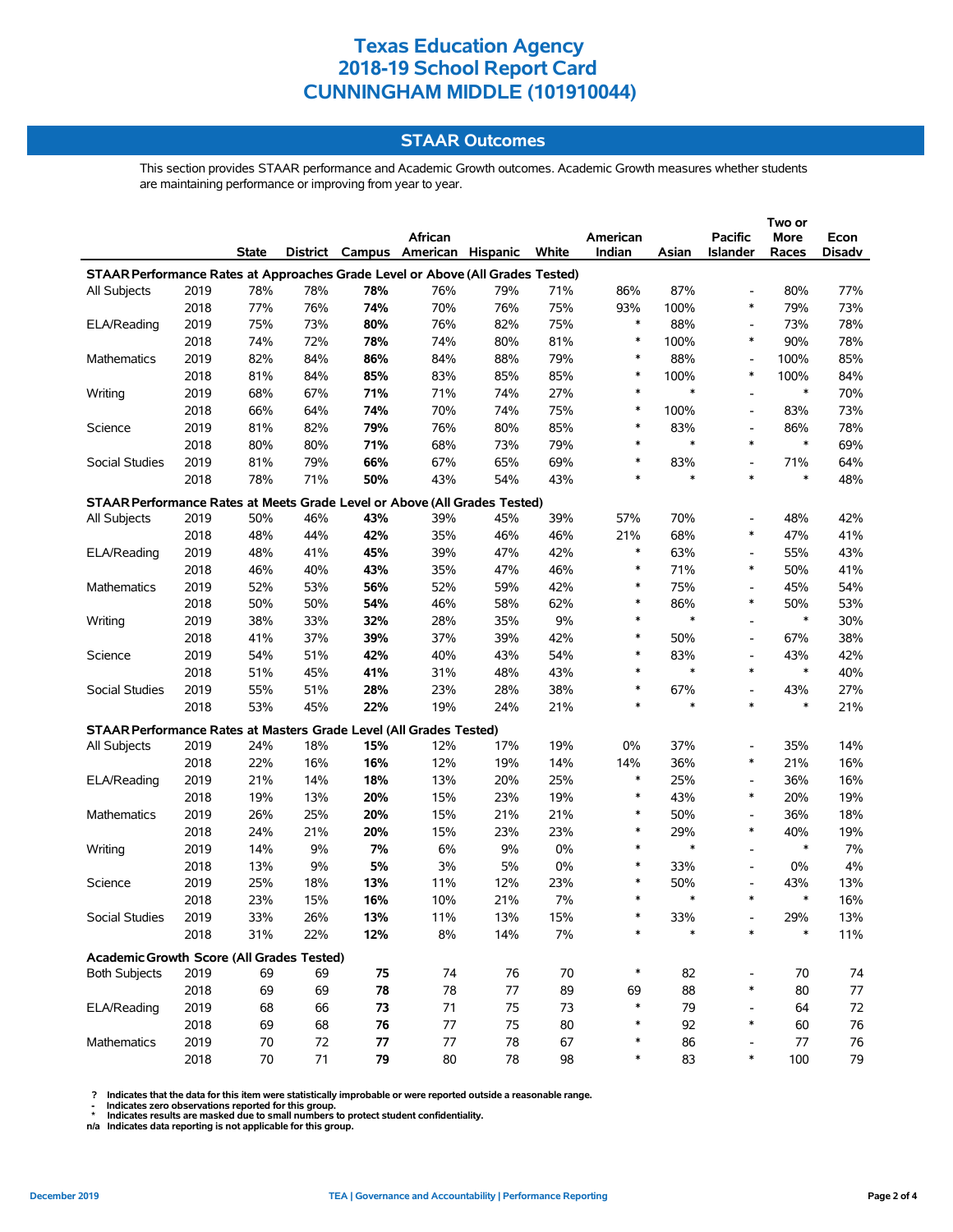#### **Prior-Year Non-Proficient and Student Success Initiative STAAR Outcomes**

Progress of Prior-Year Non-Proficient Students shows STAAR performance rates for students who did not perform satisfactorily in 2017-18 but did in 2018-19. Student Success Initiative shows rates related to the requirement for students to demonstrate proficiency on the reading and mathematics STAAR in grades 5 and 8.

|                                                |              |                 |                                            | <b>African</b>                                                        |                 |        | American |       | <b>Pacific</b>  | <b>More</b> | Econ          |  |  |
|------------------------------------------------|--------------|-----------------|--------------------------------------------|-----------------------------------------------------------------------|-----------------|--------|----------|-------|-----------------|-------------|---------------|--|--|
|                                                | <b>State</b> | <b>District</b> | Campus                                     | American                                                              | <b>Hispanic</b> | White  | Indian   | Asian | <b>Islander</b> | Races       | <b>Disadv</b> |  |  |
| Progress of Prior-Year Non-Proficient Students |              |                 |                                            |                                                                       |                 |        |          |       |                 |             |               |  |  |
| Sum of Grades 4-8                              |              |                 |                                            |                                                                       |                 |        |          |       |                 |             |               |  |  |
| Reading                                        |              |                 |                                            |                                                                       |                 |        |          |       |                 |             |               |  |  |
| 2019                                           | 41%          | 42%             | 46%                                        | 45%                                                                   | 47%             | 29%    |          |       |                 | ∗           | 14%           |  |  |
| 2018                                           | 38%          | 39%             | 40%                                        | 39%                                                                   | 41%             | $\ast$ |          |       |                 | $\ast$      | 11%           |  |  |
| <b>Mathematics</b>                             |              |                 |                                            |                                                                       |                 |        |          |       |                 |             |               |  |  |
| 2019                                           | 45%          | 50%             | 59%                                        | 53%                                                                   | 63%             | 33%    |          |       |                 | $\ast$      | 23%           |  |  |
| 2018                                           | 47%          | 55%             | 51%                                        | 54%                                                                   | 47%             | $\ast$ |          |       |                 | $\ast$      | 22%           |  |  |
| <b>Students Success Initiative</b>             |              |                 |                                            |                                                                       |                 |        |          |       |                 |             |               |  |  |
| <b>Grade 8 Reading</b>                         |              |                 |                                            |                                                                       |                 |        |          |       |                 |             |               |  |  |
|                                                |              |                 |                                            | Students Meeting Approaches Grade Level on First STAAR Administration |                 |        |          |       |                 |             |               |  |  |
| 2019                                           | 78%          | 75%             | 76%                                        | 73%                                                                   | 77%             | 77%    | *        | 83%   |                 | 71%         | 22%           |  |  |
|                                                |              |                 | Students Requiring Accelerated Instruction |                                                                       |                 |        |          |       |                 |             |               |  |  |
| 2019                                           | 22%          | 25%             | 24%                                        | 27%                                                                   | 23%             | 23%    | 0%       | 17%   |                 | 29%         | 78%           |  |  |
| <b>STAAR Cumulative Met Standard</b>           |              |                 |                                            |                                                                       |                 |        |          |       |                 |             |               |  |  |
| 2019                                           | 85%          | 83%             | 85%                                        | 86%                                                                   | 84%             | 92%    | *        | 83%   |                 | 86%         | 29%           |  |  |
| <b>Grade 8 Mathematics</b>                     |              |                 |                                            |                                                                       |                 |        |          |       |                 |             |               |  |  |
|                                                |              |                 |                                            | Students Meeting Approaches Grade Level on First STAAR Administration |                 |        |          |       |                 |             |               |  |  |
| 2019                                           | 82%          | 86%             | 91%                                        | 90%                                                                   | 91%             | 91%    | *        | 80%   |                 | 80%         | 43%           |  |  |
|                                                |              |                 | Students Requiring Accelerated Instruction |                                                                       |                 |        |          |       |                 |             |               |  |  |
| 2019                                           | 18%          | 14%             | 9%                                         | 10%                                                                   | 9%              | 9%     | 0%       | 20%   |                 | 20%         | 57%           |  |  |
| <b>STAAR Cumulative Met Standard</b>           |              |                 |                                            |                                                                       |                 |        |          |       |                 |             |               |  |  |
| 2019                                           | 88%          | 91%             | 94%                                        | 93%                                                                   | 94%             | 91%    | *        | 80%   |                 | 100%        | 55%           |  |  |
|                                                |              |                 |                                            |                                                                       |                 |        |          |       |                 |             |               |  |  |

 **? Indicates that the data for this item were statistically improbable or were reported outside a reasonable range.**

- Indicates zero observations reported for this group.<br>\* Indicates results are masked due to small numbers to protect student confidentiality.<br>n/a Indicates data reporting is not applicable for this group.

l,